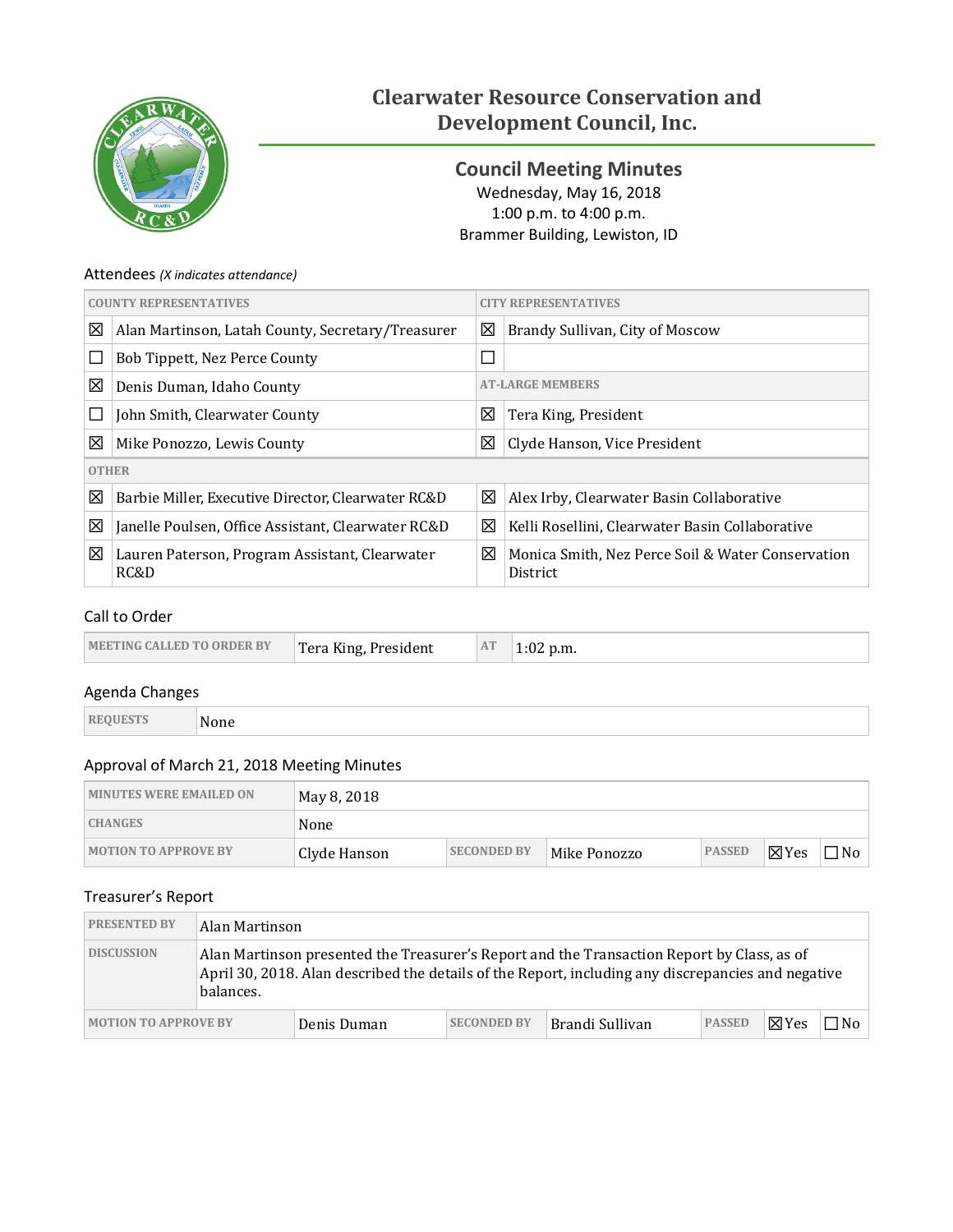| <b>PRESENTED BY</b> | Lauren Paterson                                                                                                                                                                                                                                                                                                                                                                                                                 |
|---------------------|---------------------------------------------------------------------------------------------------------------------------------------------------------------------------------------------------------------------------------------------------------------------------------------------------------------------------------------------------------------------------------------------------------------------------------|
| <b>DISCUSSION</b>   | Lauren Paterson started by introducing herself and presenting her educational experience with<br>digital media. She has been working on several projects for both the Clearwater RC&D and<br>Clearwater Basin Youth Conservation Corp (CBYCC). She started with the time-sensitive tasks with a<br>long-term goal of updating the face of the Council's website and social media.                                               |
|                     | Lauren has provided the Council staff with several key media contacts as well as potential contacts<br>for Council outreach in Kamiah.                                                                                                                                                                                                                                                                                          |
|                     | The CBYCC youth-parent orientation will be held at the North Fork Ranger Station in Orofino.<br>Lauren is reaching out to her contacts to find someone willing to donate food for this event.                                                                                                                                                                                                                                   |
|                     | On Aug 1 <sup>st</sup> and 2 <sup>nd</sup> the CBYCC will be having an end-of-season barbecue and awards ceremony.<br>Lauren arranged with Idaho Parks and Recreation for this event to be held in the Big Eddy Lodge at<br>no cost in exchange for the crew staining the deck on the facility.                                                                                                                                 |
|                     | Nat Davis and Lauren have created a media plan to promote future seasons. The goal is to capture<br>the moments of success and hard work done from each CBYCC crew. Lauren will be training each<br>crew leader on techniques and features they can use on their cell phones, and they will provide<br>Lauren with photos and videos that she can use, along with her own photos and videos, for CBYCC<br>and Council outreach. |
|                     | Four crew members from the 2017 CBYCC season were hired by the Forest Service this year. This is<br>one of the many goals of the CBYCC program, so Lauren will be reaching out to interview them for<br>success stories.                                                                                                                                                                                                        |

#### Program Assistant Introduction and Report

#### Executive Director's Report

| <b>PRESENTED BY</b>                                                                                                 | Barbie Miller                                                                                                                                                                                                         |  |  |  |  |  |
|---------------------------------------------------------------------------------------------------------------------|-----------------------------------------------------------------------------------------------------------------------------------------------------------------------------------------------------------------------|--|--|--|--|--|
| <b>EXECUTIVE COMMITTEE VOTES BY EMAIL</b>                                                                           |                                                                                                                                                                                                                       |  |  |  |  |  |
| Hire Nat Davis as a backup CBYCC Crew Leader and for logistical support at \$19.08/hr.<br>Approved on April 5, 2018 |                                                                                                                                                                                                                       |  |  |  |  |  |
|                                                                                                                     | Accept Janelle Poulsen's performance review and increase her wages to \$11/hr<br>Approved on April 16, 2018<br>(effective April 1, 2018) with another performance and salary review in 6 months<br>(October 1, 2018). |  |  |  |  |  |
| CBYCC program.                                                                                                      | New USACE cooperative agreement W912EF-18-2-0002 for \$24,000 funding for 2018<br>Approved on April 18, 2018                                                                                                          |  |  |  |  |  |
|                                                                                                                     |                                                                                                                                                                                                                       |  |  |  |  |  |

**GENERAL UPDATES**

Program assistant update

• Tera and Barbie split the program assistant into 2 positions to cover outreach and program logistics. Nat Davis started on April 11, 2018; he will be providing CBYCC logistical support. Lauren Paterson started on April 19, 2018; she will be supporting outreach efforts on behalf of CBYCC and RC&D.

#### **PROJECT UPDATES**

Community Fire Assistance

- Modified the professional services contract with Ecosystem Management to extend the delivery schedule deadlines and contract term to adjust for unanticipated delays in initiation of the Maggie Creek FRG contract.
- \$45,000 in funding added to BLM Community Fire Assistance agreement L16AC00387 to allocate funding for a Fire Response Guide for the Cataldo Fire Protection District.
- Lonnie Newton stated that they may also want to initiate a new agreement with the Idaho Panhandle National Forest for additional funding for community assistance and hazardous fuels reduction.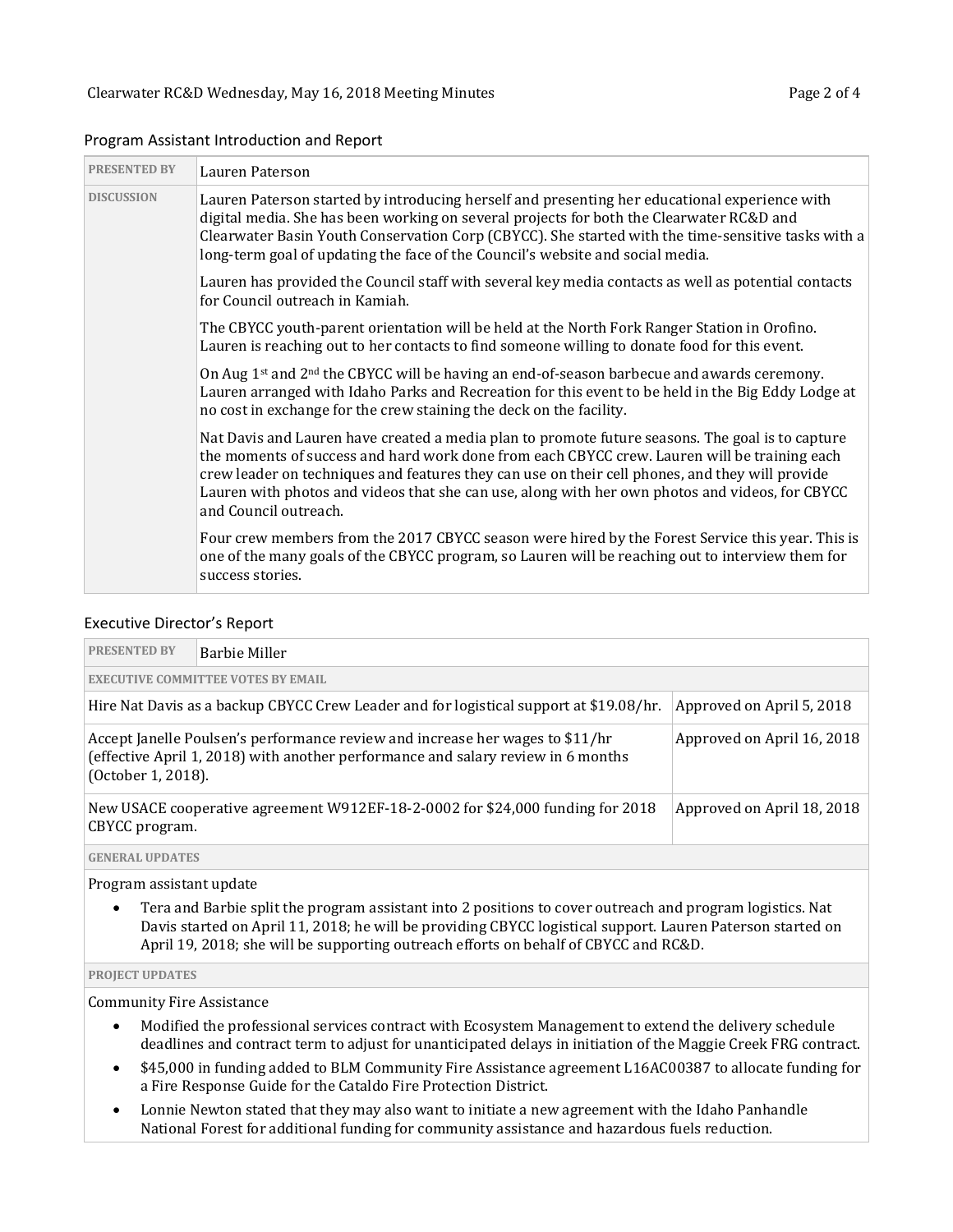#### CWMA Updates

- ISDA awarded \$49,402.50 to the Palouse CWMA cost share program. A portion of the award was carryover funds from 2017.
- ISDA funds for the Clearwater Basin CWMA will be arriving soon.
- Have submitted contribution requests to CWMA partners.

#### Hells Canyon Recreation Collaborative

- Conference call on April 26, 2018 with Kelli Rosellini (facilitator) and Leslie Anderson (treasurer) to establish AR and AP procedures.
- Attended the April 27, 2018 Working Group meeting in Lewiston.
- Fully signed Fiscal Sponsorship agreement now in place.
- Submitted contribution requests to Working Group members.
- Received \$10,000 grant for general operating funds.
- Drafting a Challenge Cost Share agreement with Wallowa Whitman National Forest for funding to support the facilitator's salary and volunteer expenses.

#### Two Degrees Northwest

• Applied for USDA Rural Business Development Grant on 4/30/2018 for funding to support the Artisan Trail Guide.

#### CBYCC

- CBYCC is in full swing! Everyone is pulling together to develop the curriculum, plan training and orientation sessions, update program materials, order supplies, and plan season-end events.
- Crew leaders have been hired for Grangeville, Kooskia, Orofino, and Pierce. We still need to fill Potlatch position, but we have a couple applicants to interview.
	- Crew leaders are now on the payroll and beginning pre-season prep.
	- Crew leader training will be June 4-8, 2018.
- In the process of interviewing crew members.
	- Received 65 applications for 40 positions.
	- Forest Service would like to add 2 frontliner positions this year; 1 in Kamiah and 1 in Grangeville.
	- We plan to complete the crew member recruitment by end of May.
	- Youth-Parent Orientation will be June 9 in Orofino, and crews will begin work on June 11, 2018.
- Finalizing the RFQ for the Kelly Forks YCC Crew Support & Cook. Will fly it in the next few business days.
- Will need to modify CBYCC 14-PA-071 agreement to add funding to cover additional expenses and modify financial plan to match current needs.
- Will circulate for approval a MOU with Idaho County for CBYCC crew work, and perhaps some other MOUs as the curriculum develops.

| <b>PRESENTED BY</b> | Barbie Miller                                                                                                                                                                                                                                                                                                                                                                                                                                                                             |
|---------------------|-------------------------------------------------------------------------------------------------------------------------------------------------------------------------------------------------------------------------------------------------------------------------------------------------------------------------------------------------------------------------------------------------------------------------------------------------------------------------------------------|
| <b>DISCUSSION</b>   | Barbie recapped the discussion from the March Council meeting. The Idaho Resource Conservation<br>& Development Association (IRCDA) will be holding the master agreement with the NRCS to provide<br>support for the area Conservation Districts. There have been MOUs drafted for this agreement and<br>the IRCDA is looking for feedback. Bill Moore declared that our Council will have to accept only 7%<br>of the 10% indirect rate as 3% will go to IRCDA for their overhead costs. |
| <b>CONCLUSIONS</b>  | The decision to participate in this agreement has been deferred until we get further information<br>from Josh Tyree with Harris and Co. about reducing our indirect rate for this agreement.                                                                                                                                                                                                                                                                                              |

#### Update on NRCS Agreement